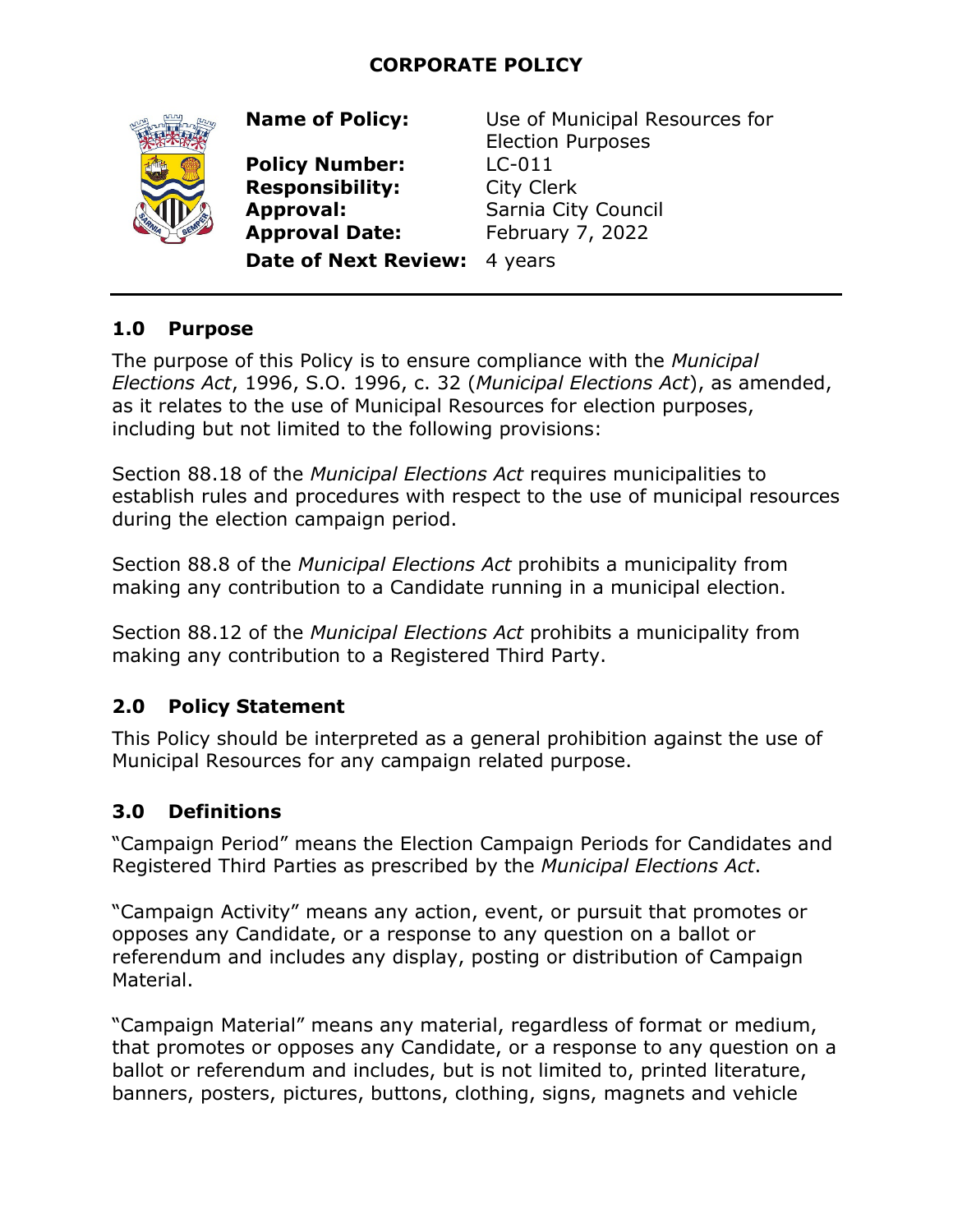decals.

"Candidate" means any individual who has filed nomination papers with the City Clerk in accordance with Section 33 of the *Municipal Elections Act*. "City" means the Corporation of the City of Sarnia.

"City Property" means any City owned real property and/or related assets, including City facilities, parks, trails, sports fields, open space, vehicles, and busses. City facilities which are leased or operated on a continuous and longterm basis by a third party are excluded from the scope of this definition.

"Contribution" means money, goods and/or services given to and accepted by or on behalf of a Candidate or Registered Third Party.

"Corporate Technology" means computers, servers, cell phones, smart phones, telephones, tablets, printers, scanners, copiers, email, file storage, voicemail, or any other equipment or technology controlled, leased, or owned by the City.

"Employee" means all full-time, part-time, contract, and temporary employees of the City, students, co-op placement staff, and volunteers acting on behalf of the City or appointed by Sarnia City Council.

"Municipal Resource" means any physical, intellectual, or financial asset owned, leased or otherwise controlled by the City and includes vehicles, equipment, supplies, services, data, corporate technology and employees during hours in which they receive compensation or while engaging the performance of designated responsibilities for the City.

"Registered Third Party" means any individual, corporation or trade union registered in accordance with Section 88.6 of the *Municipal Elections Act*.

# **4.0 Procedure**

Without limiting the generality of the Policy statement, the following procedural provisions are intended to provide greater certainty about the use of Municipal Resources for campaign related purposes.

#### **Use of City Facilities, Services and Property**

City Property shall not be used for any Campaign Activities.

Campaign Materials shall not be displayed on any City Property.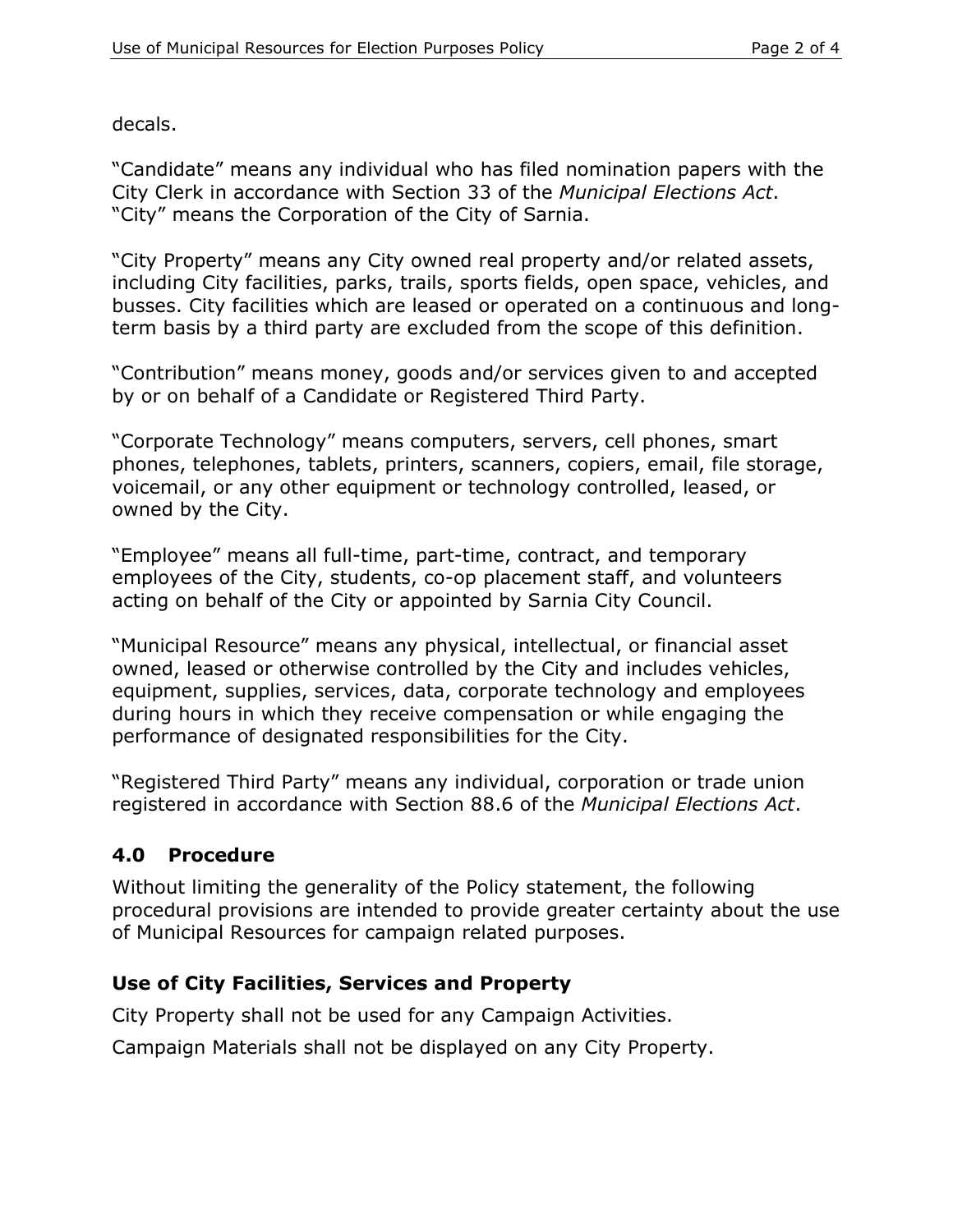Campaign Activities shall not be permitted, nor shall Campaign Materials be displayed or distributed at any function hosted, managed, or coordinated by the City, whether located on City Property or not.

Advertising opportunities made available for sale by the City, shall prohibit campaign related advertising.

#### **Technology**

Corporate Technology may not be used for any Campaign Activity, or to produce, communicate, or display any Campaign Material.

On the last business day preceding May 1 of an election year, biographical information about Members of Sarnia City Council and links to personal websites and social media accounts shall be removed from the City's website, with only the member's name, position, telephone number and corporate email address to remain on the page.

## **Communications**

The City's logo, crest, slogans, or other corporate identifiers may not be printed, posted, or distributed on any election related campaign materials or included on any election related website or social media channels.

Information provided to one Candidate or Registered Third Party that is of a general nature and may provide valuable guidance to all others shall be provided to all Candidates and Registered Third Parties. The City will post the information on the internet or through another mechanism to ensure equal access to information.

# **5.0 Exceptions**

Nothing in this Policy shall preclude a Member of Council from performing their duty as an elected official, nor inhibit them from representing the interests of their constituents.

Nothing in this Policy shall preclude the City Clerk, or designate(s), from carrying out their responsibilities under the *Municipal Elections Act* including the implementation of procedures that are necessary or desirable for conducting the election.

Nothing in this Policy shall preclude a Candidate or Registered Third Party from referring to municipal information and documents that have been published to the City's website and/or social media accounts.

With the approval of the City Clerk, all Candidates events may be hosted on City property.